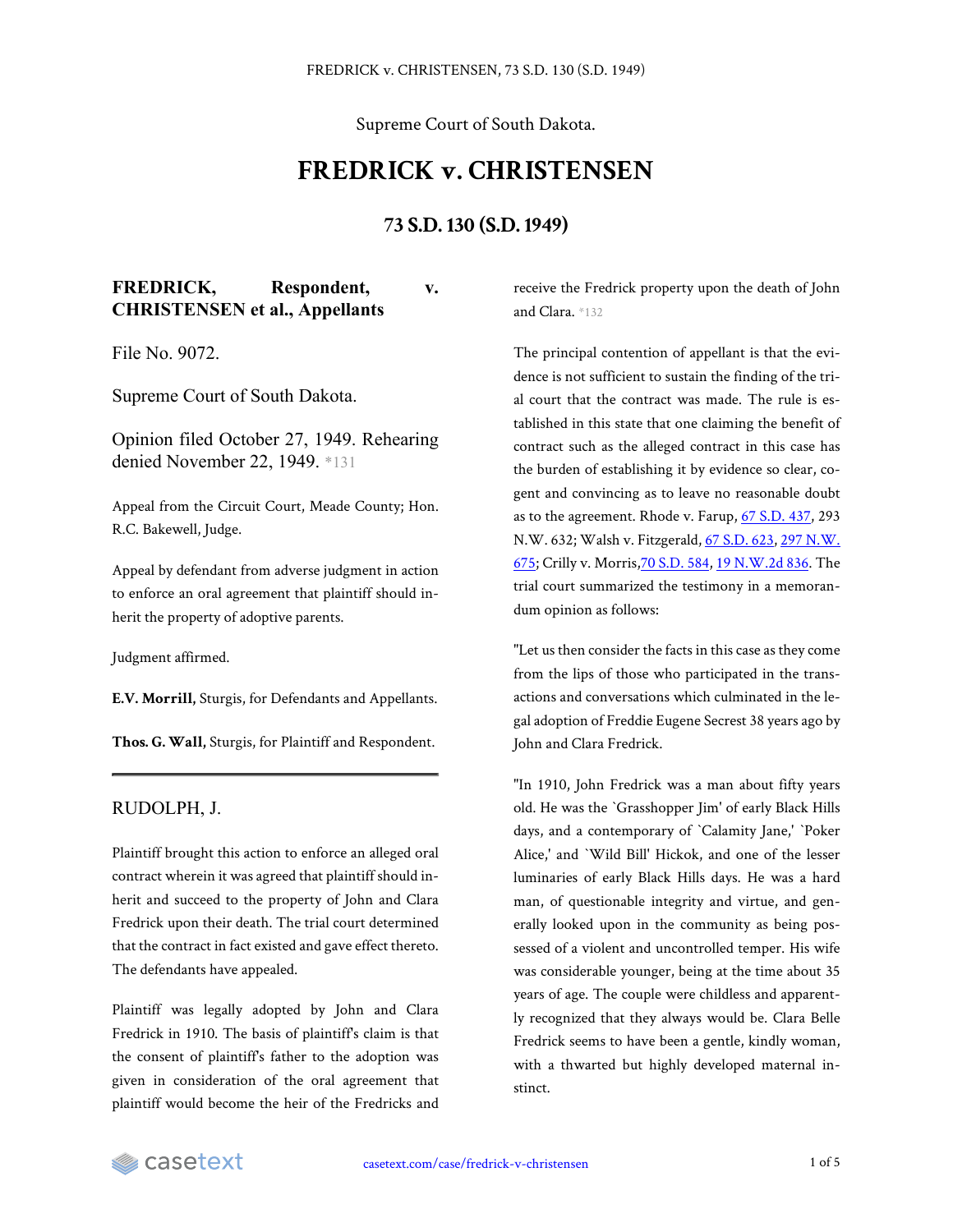"At the time this story begins, the Fredricks were living on a small ranch on Spring Creek, near Bear Butte, in Meade County, not far from Sturgis. Living in the neighborhood were Eugene Secrest and his wife, young married people not more than 21 years of age. To them had been born in 1908 an only child, Freddie Eugene Secrest, the plaintiff in this suit. The Secrests were poor people, dependent for their existence on his casual and unskilled labor. The country was new and raw, and in the process of settlement by homesteaders. In the summer of 1909 the young wife died. Unable to care for his little son, he entrusted him to his wife's brother, Howard Baker, who, with \*133 his wife Marie and infant daughter, lived in the general vicinity. He himself lived and worked with Baker much of the time, although he had a rented cabin on Nine-Mile Creek, where he lived alone after his wife's death.

"In the winter of 1910, commencing in January and until about the first of March, Eugene Secrest and Howard Baker, working together, were baling hay for John Fredrick and hauling it to Fort Meade. Mrs. Baker, with her baby daughter and Freddie, were with them, and she was doing the cooking for the balers. The Bakers and Secrest were, during the baling and hauling operations, living in a cabin or small house on the Fredrick place, about 40 or 50 feet from the main house occupied by Mr. and Mrs. Fredrick. The two women, Mrs. Baker and Mrs. Fredrick, visited back and forth several times each day, and in the evenings after work all of the people before mentioned frequently were together in the Frederick home.

"Mrs. Fredrick developed a strong attachment for Freddie, and much of the time kept him at her home and cared for him there. On these evenings when the Bakers and Secrest, together with the children, were in the Fredrick home, Mrs. Fredrick expressed to the others, including her husband, her wish to adopt the child, and persistently argued and urged to the Bakers and Eugene Secrest, not only her desire and need for the child, but as well the advantage which would result to the child if the father would consent to his adoption by them. These conversations and Mrs. Fredrick's insistence on adoption were frequent, and followed the general pattern of promises as to what she and her husband could and would do for the child if only his father would consent to their legal adoption of him. Howard Baker and his wife relate these promises in this language:

"`They wanted to adopt him as their own, educate him, and take care of him, the same as their own, and when they passed away, he would get everything they had; everything they owned.' (Dep. Marie Baker, P. 23.)

"`That they wanted to adopt him as their own child and give him everything when they were gone.' (Dep. Marie Baker, P. 24.) \*134

"`She said she wanted him as her own, to raise him and give him everything she had and when she died to give him everything she had, and on that occasion told Mr. Secrest she wanted him; that she could take better care of him, and give him more.' (Dep. Marie Baker, P. 24.)

"`She constantly said she loved the baby and wanted to keep him, and she didn't have any children of her own, and when they had gone, he would get everything they had. She was asking for the boy to be adopted to her, and night after night she would ask us if there was any way she might get that boy by adopting him. She said if Secrest would adopt that boy to her that she would raise him as her own child, and educate him, and when they passed away he would become the only heir to their estate and that he would get it all; that they would never have any more children and he would be the only heir.' (Dep. Howard Baker, P. 5.)

"`The day we left there with the boy she said she would like to adopt the boy and by all means she would raise him as her child, and she would give him a good education and when they were through with the property he would get it all and everything they had.' (Dep. Howard Baker, P. 6.)

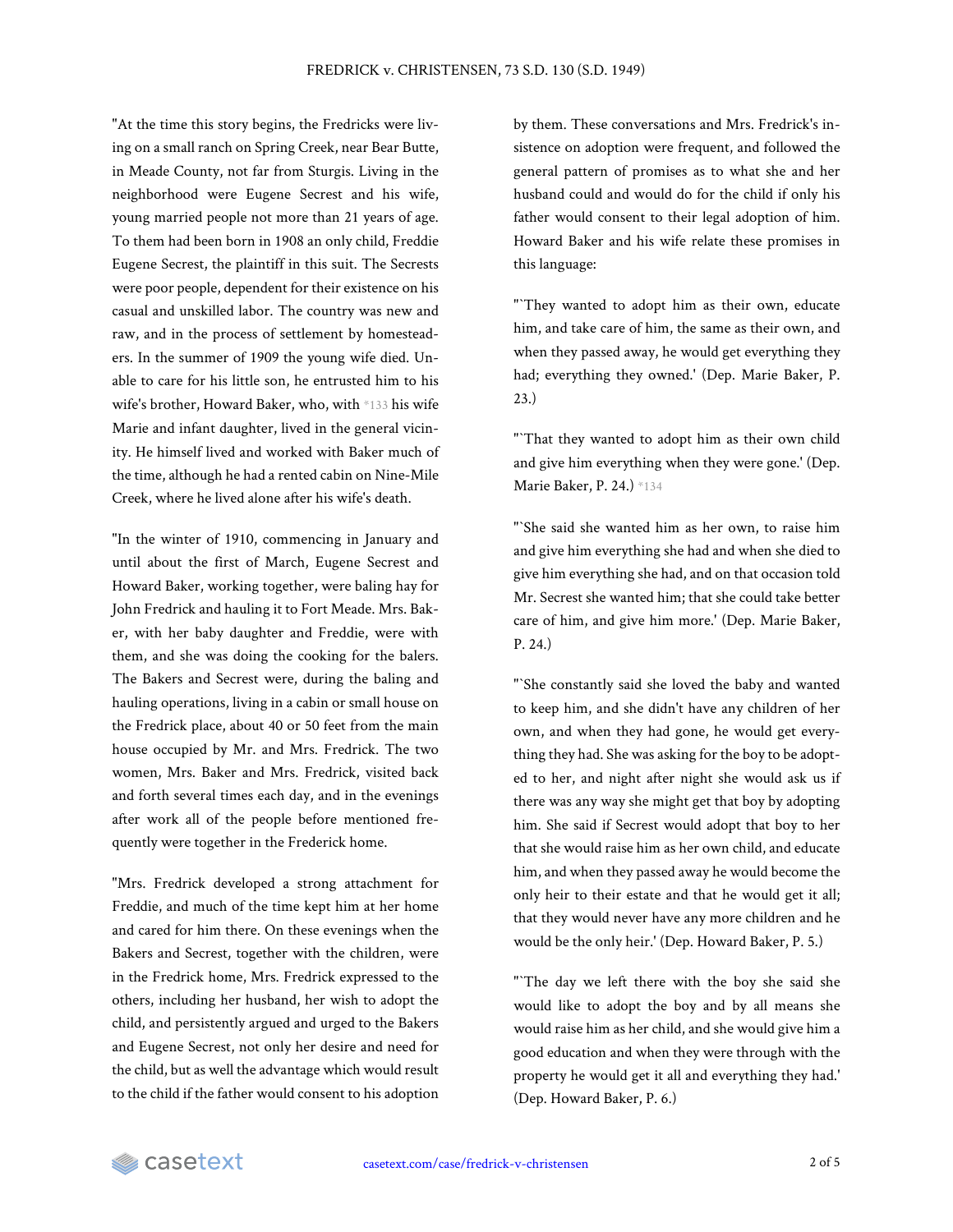"`The conversations about they wanted to adopt the child took place very often. When we wanted to put the child to bed we would have to go and talk to them, and every time we went to get that boy she was begging for him, and she made the promises I have testified to about the inheritance, the property, many time.' (Dep. Howard Baker, P. 8.)

"`That if Secrest would allow her to adopt that child she would raise him as her own child and educate him and keep him as her own child, and when they were through with their property he would get anything they had.' (Dep. Howard Baker, P. 15.)

"`She told us many times he would be the only heir they would have, and she knew of no other heirs.' (Dep. Howard Baker, P. 16.)

"Mrs. Lois Bovee, age 78, who was an aunt of Mrs. Eugene Secrest, testified that, at her home on Spring Creek, \*135 in Meade County, prior to the legal adoption proceedings, with John and Clara Fredrick, Eugene Secrest, and herself present:

"`There was talk about the adoption of Freddie in which both Mr. and Mrs. Fredrick said they would adopt this boy, give him a good education, and when they died all their property would revert to this boy. They told that to Mr. Secrest, and Mr. Secrest told me he wouldn't adopt him under any other conditions because he wanted a good home for the boy. Later, when Freddie was about four years old I had a conversation with John Fredrick, and he told me what a smart boy he was and how they liked him, and he said, "It will be only a little while until he can go to school, and we expect to send him to college if he wants to go, and educate him, and when we are through with our property it goes to Freddie." I had a talk with Mrs. Fredrick a few months after the adoption, and she brought up the subject of Freddie's adoption, and told me they expected to raise him as their own, educate him, and when they died, he was to receive all their property; and she said that Eugene Secrest wouldn't adopt him to them unless they made those agreements: that they were to raise him as their own, give him a good education, and when they died, he was to receive all their property.'

"Gena Gullickson, who was a near neighbor of the Fredricks, says that during the time the negotiations for Freddie's adoption were being had, Mrs. Fredrick told her at different times that they would like to get him, and in reference to a later conversation said:

"'One day Mrs. Fredrick came over to my place all smiles and said they had adopted the boy and had papers on him, and he would be like their own, and it surprised me, and I said, well, I couldn't see how a father could give away his little boy. Oh, she said, he was a poor man. He didn't have anything, and he figured they could do more for the boy than he could. They would send him to school, and when they were gone, he would get what they had. She said they would never have any children of their own. She said she was past that age, and they had been married \*136 15 years, and this was such a nice little boy, and they would like to have him.'

"All of these conversations occurred more than 38 years before the trial, and the fallibility of the human mind to retain the exact language used must be recognized and the testimony weighed with that in mind. The probability is that much of what was said has been forgotten and much that is remembered was never said in the exact language now used by the witnesses. But this much is corroborated by the silent, undisputed facts and circumstances: A childless woman had found an object for her maternal affection — a twoyear old, motherless boy; she wanted him to raise and love in his babyhood and in return to have his love and comfort in the dreary years of her old age. She was dealing with the father of that child, and, to an extent, with the Bakers, who, having its care, were naturally interested in its welfare. Both the father and the Bakers seemingly approved of Mrs. Fredrick as a person and prospective mother for Freddie, but as much disapproved of John Fredrick as an adoptive father for the child — and that they had good reason for dis-

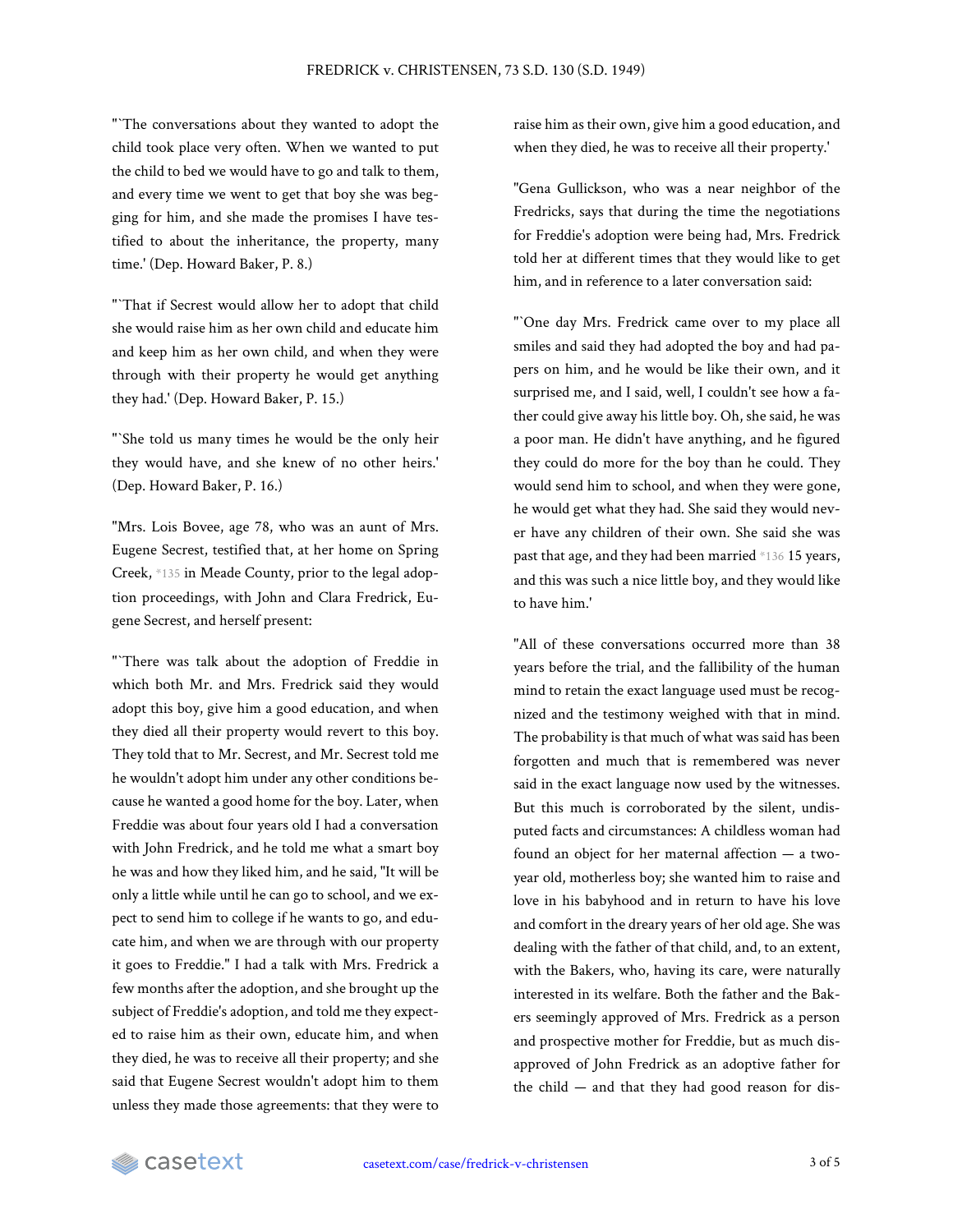trusting him and doubting his suitability as an adoptive father for this child is more than supported by the undisputed evidence as to the treatment he subsequently gave the boy in the years that followed.

"This reluctance on the part of both the father and the Bakers to entrust the child to the Fredricks in adoption was sufficiently pronounced so that we may assume a considerable amount of argument and persuasion was necessary to overcome it. Months passed during these negotiations before legal adoption was had.

"Measured by all the circumstances, it is entirely reasonable to now assume that every inducement which was within the power of Mrs. Fredrick and her husband to make would be offered to these reluctant relatives to obtain their consent to the adoption. The Bakers were, respectively, the aunt and uncle of this child — Howard Baker being of the blood. They had had the care and custody of the boy for at least six months and, so far as the record discloses, were able and willing to continue their care of him until such time as his father might establish a new \*137 home with a new wife and be able to resume the care of the boy.

"The witnesses say that Mrs. Fredrick, with her husband's passive if not active approval and assistance, offered every inducement at hand to secure consent to the adoption, including the promise of ultimate inheritance. While the Fredricks were not particularly well-to-do by ordinary standards, they were, in comparison with Eugene Secrest and the Bakers, in affluent circumstances and with visible property. What more natural than that they, having no children of their own and wishing to adopt this boy, should promise to do something which would in reality cost them nothing; that is, give him their property when they died? By so doing, the father's consent to the adoption could be obtained, and Mrs. Fredrick could satisfy her maternal instinct, and, as the facts so clearly show, John Fredrick, himself crippled and well past the prime of life, would acquire someone to labor for and support him in his declining years at no outlay of money on his part. Without the promise of heirship they could offer no inducement which could tempt the father to deliver his boy to John Fredrick. Every probability shouts that such an offer and promise as is testified to by these people was actually made. Every fact and circumstance surrounding the adoption and since corroborates the substance of the testimony of these witnesses that the Fredricks solemnly promised and agreed to give their property to this boy when death should have called them both. That this promise was relied upon by Secrest and was the controlling factor in gaining his written consent to the adoption and inducing him to take the child from the Bakers to give him to the Fredricks is well supported by the evidence."

We have studied the transcript of the testimony and find that it amply supports the views expressed by the trial court and the findings that were made. The trial court elected to believe in substance the story of the making of the contract as related by plaintiff's witnesses. No witness testified that the contract was not made. The testimony disputing the making of the contract was that of the lawyer who prepared the adoption papers, who could testify only \*138 that he was not advised concerning a contract relating to inheritance. It further appears that when the lawyer was consulted he was informed that the consent of the father had been obtained. There was also the testimony of the lawyer who prepared the will but this related to a time more than thirty years after the adoption proceedings and the time the alleged contract was made. The witness testified only to the effect that Mrs. Fredrick expressed a desire to leave nothing to her adopted son. This testimony cannot overcome the finding of the existence of the contract, when we accept, as we must, the weight given by the trial court to the testimony of the witnesses who were present and heard the conversations which establish the oral contract. Giving verity to the testimony of plaintiff's witnesses leaves no doubt under this record as to the making of the contract.